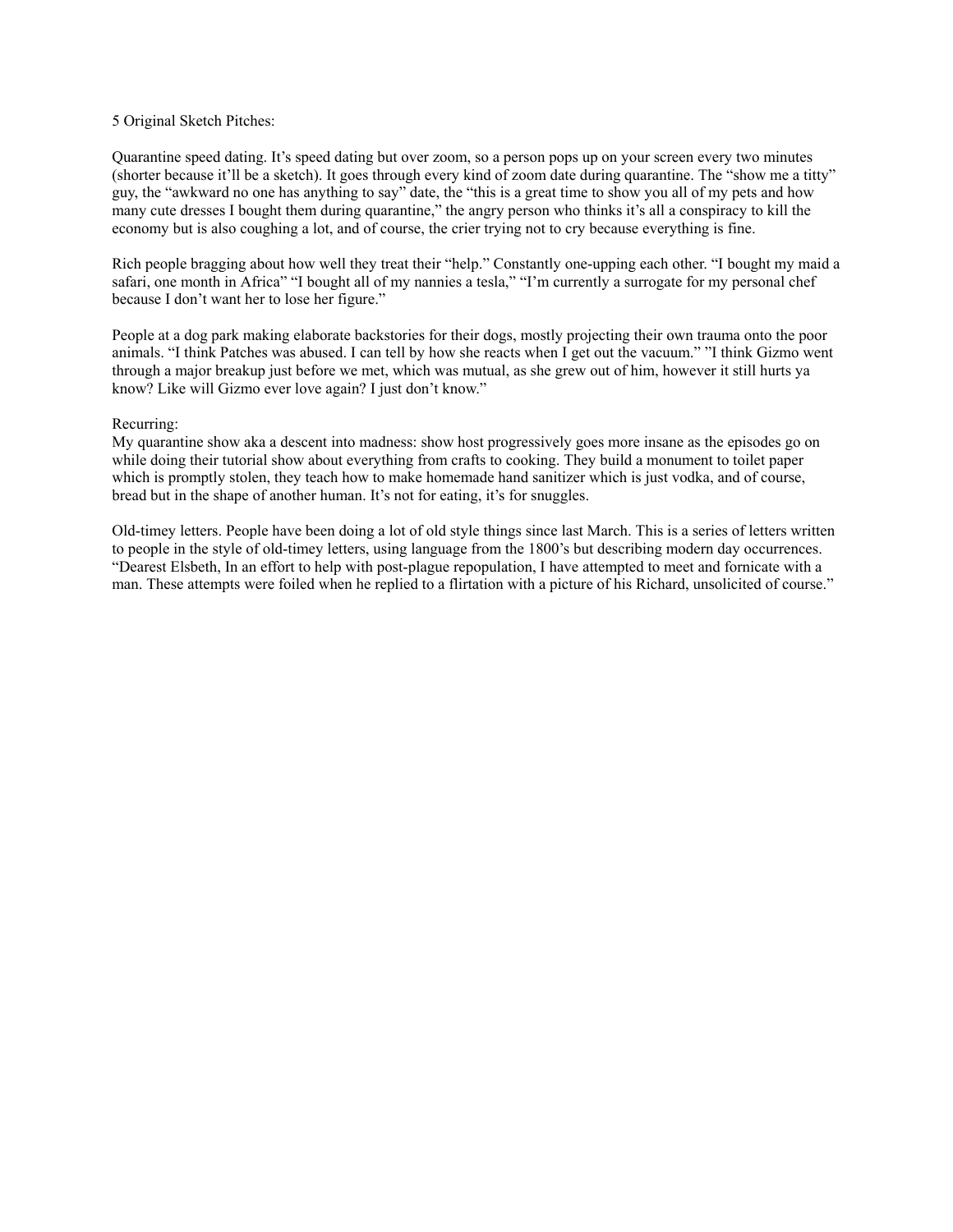EXT. STREET - ANYWHERETOWN USA - EVENING Two people walk down the sidewalk. JAMEE has a purse and LISA is carries a laptop bag. JAMEE My parents were super religious so all my taste in pop culture is limited to the early 2000's. LISA That totally tracks. A masked BAD PERSON approaches them with a gun. They scream/yell. BAD PERSON Gimme your bags! JAMEE hands him her bag. LISA hesitates. BAD PERSON (CONT'D) You too! Come on! JAMEE Lisa, do what he says. LISA grips her bag. LISA Dude, my laptop's in here. JAMEE Do you want to get shot?! BAD PERSON Yeah! I'll shoot you! Just give it to me, now bitch. JAMEE Well, now don't be rude. But seriously, just give it to him, is it really worth your life? LISA gets calm while the other two remain heightened. **T.TSA** Is it worth... JAMEE Lisa, come on! BAD PERSON Hand it over!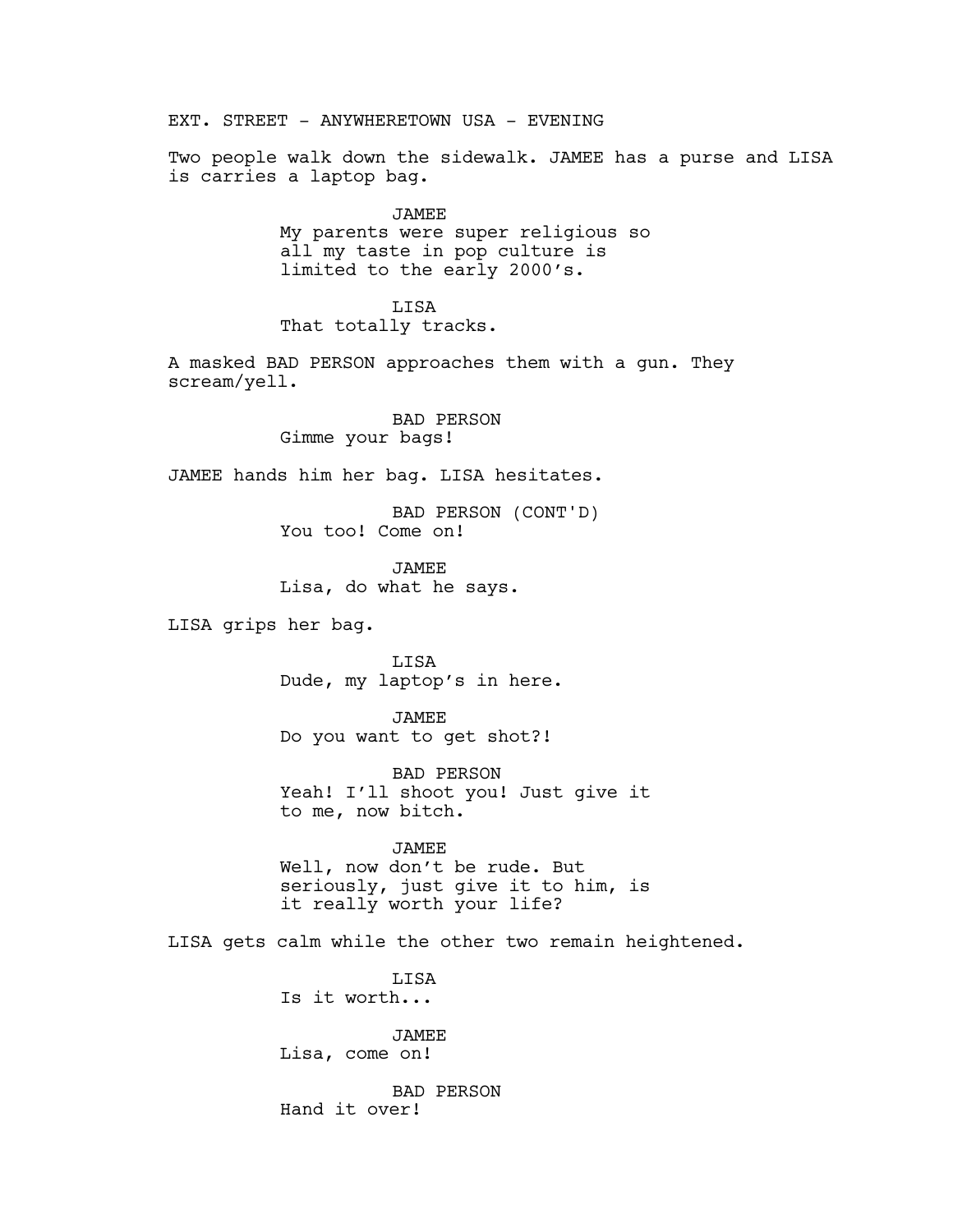LISA Now, now, wait, because you've brought up a really great point. Is it worth my life?

JAMEE That's just a saying, of course it's not worth your life.

BAD PERSON Yeah hand it over!

LISA No, but wait, let's really think about this. What is my life worth?

JAMEE struggles with this. She gets a little calmer now too.

JAMEE A life isn't worth money, you can't compare it---

LISA But he's stealing my laptop for money, right?

BAD PERSON I'll prolly sell it.

LISA Right for like money for meth or whatever.

BAD PERSON Or school!

JAMEE and LISA give him a look.

BAD PERSON (CONT'D) (looks down Charlie Brown style) Meth.

LISA So is my life worth more than that laptop?

JAMEE Oh come on! You can't really--

LISA You asked the question. Let's think about it. What am I worth?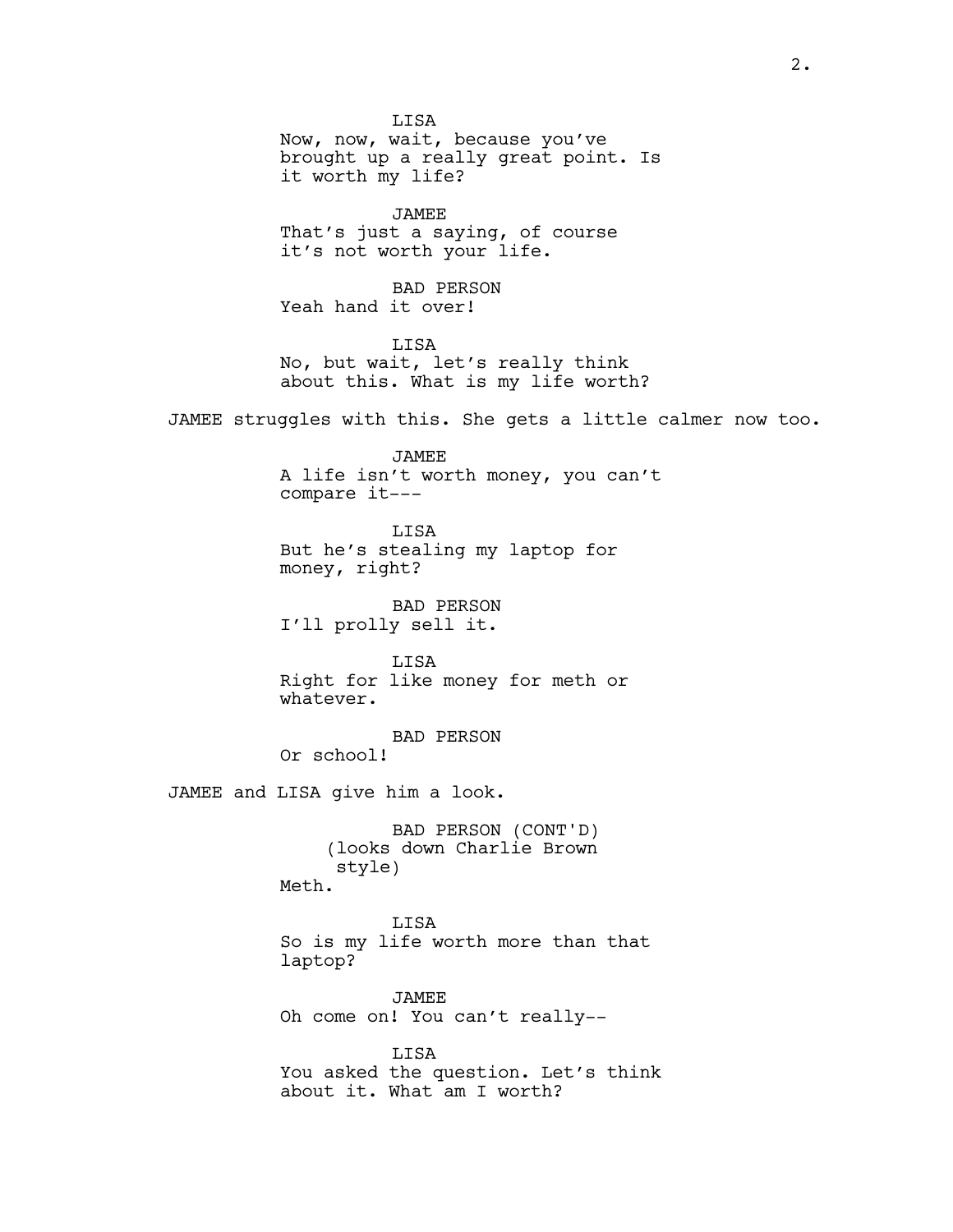JAMEE You're priceless. LISA Don't do that. JAMEE K. LISA I'm a waitress. JAMEE And not a great one. LISA Right, and if I call in, they don't really even notice which is great, but also means I'm pretty expendable. JAMEE Plus you've got a lot of student debt. LISA And no savings, property, or assets. JAMEE You have a car. LISA Sold the Honda, I Uber now. JAMEE You should really Lyft. Uber's a bad company. LISA Right? But I don't even care that much. JAMEE Yeah, you're not super into social causes. Which makes you kind of a strain on society. LISA Mm hmm. I'm not married, no

partners, kids, pets, I can't even keep a plant alive.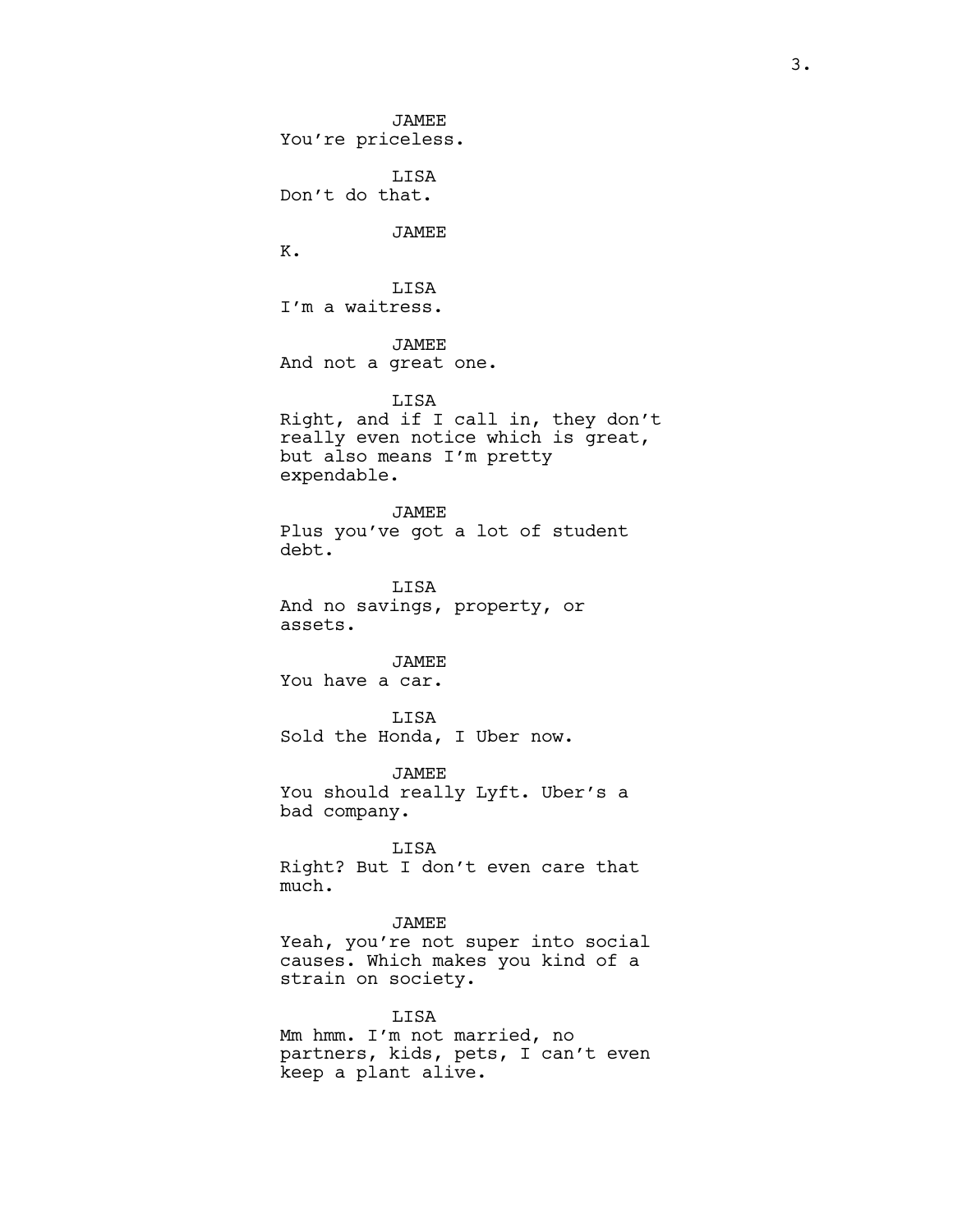JAMEE You don't even recycle.

LISA Plus I'm a white actress in her thirties.

BAD PERSON Ew. No one wants to see that.

LISA Exactly. I'm pretty worthless. And this, (points to her bag) is a 2018 13" Macbook pro with tons of upgrades.

BAD PERSON Great, so hand it over.

LISA So honestly, I'm gonna say, yeah, it is actually worth my life. In fact, it's worth more.

JAMEE Huh. I never looked at it that way before.

BAD PERSON You're very smart.

BAD PERSON shoots LISA and she dies.

BAD PERSON (CONT'D) Too bad that doesn't matter.

ANNOUNCER Brought to you by Apple. Our products are worth more than your life.

Jacky runs in front of everyone with a banner that reads: Shot On iPhone 11.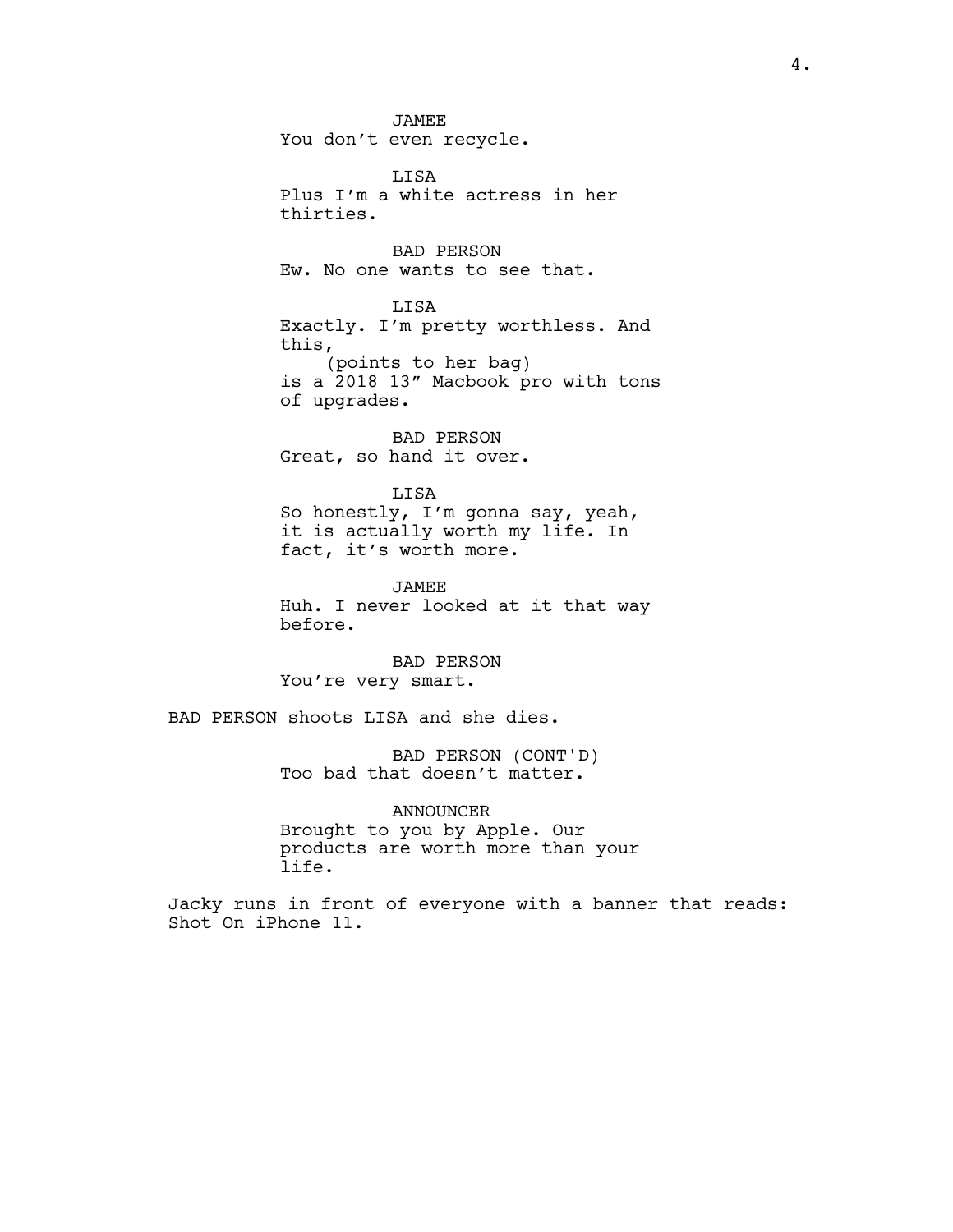# DATING APP COMMERCIALS: A RUNNER

written by

Lisa Laureta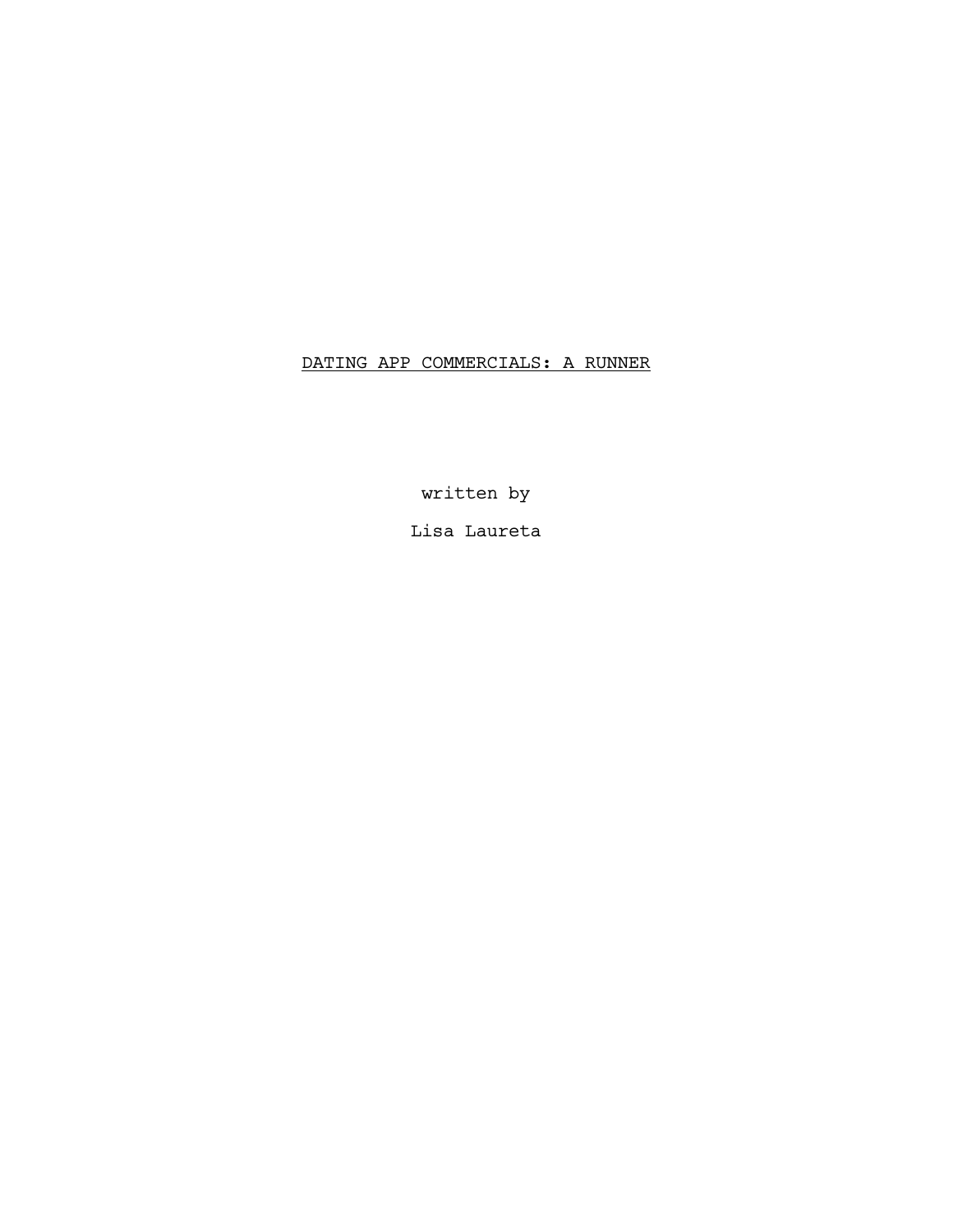#### **\*\*\*ODLYSpCiFC DATING APP\*\*\***

#### INT COFFEE SHOP

WOMAN sits at a table talking to the camera.

WOMAN I'm a pretty simple woman. I'm just looking for a man who's single, tall, and decent looking. (a beat) Ya know, just someone who drives a truck, has a great job but doesn't work in the entertainment industry and recently adopted a black and brindle terrier mix. (a beat) A man who has Verizon as a phone carrier, is straight but doesn't mind a finger in the butt from time to time, and has a deviated septum. A man with Wiccan leanings who believes in the powerful effects of Mercury being in retrograde. A man who writes right handed but throws a hatchet left handed and doesn't understand or adhere to the metric system would be great. Psoriasis is fine but never Eczema. A pescatarian with carnivorous leanings on weekdays, vegan on weekends and who owns a taco truck would be ideal. If he's lactose intolerant but kink tolerant, that's my guy. Only losing hair in the back of his head, lots of back hair, and just wants to Netflix and chill before he flies me to Morocco on his private jet.

WOMAN approaches MAN who's aiming a hatchet with his left hand and holding a black and brindle terrier mix in his right arm.

> WOMAN (CONT'D) Are you Dave?

MAN throws the hatchet off camera.

OFFSTAGE V.O.

Ouch!

DAVE and WOMAN look longingly into one another's eyes. They are in love.

Logo for: **"ODLYSpCiFC"**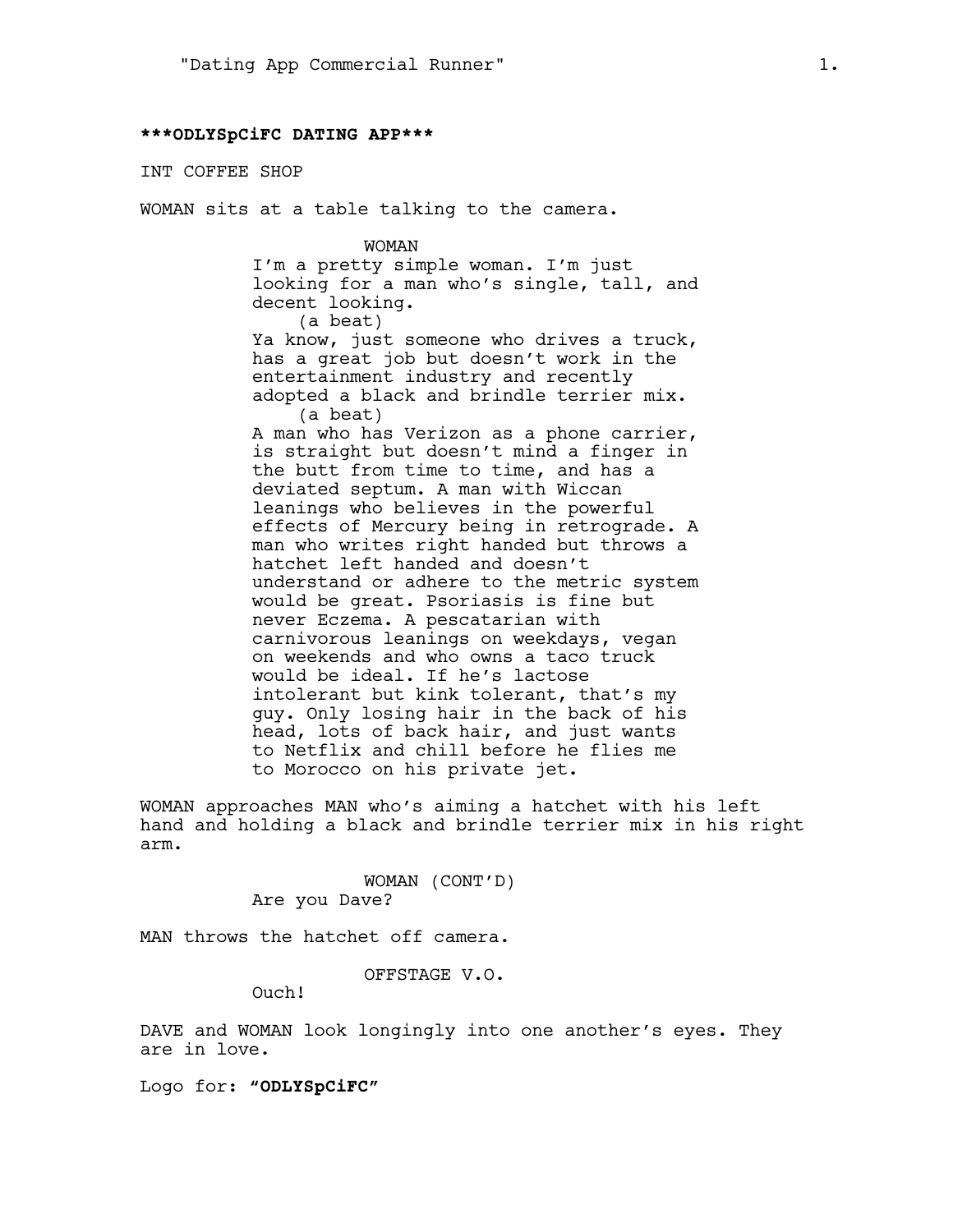#### **\*\*\*BROKN DATING APP\*\*\***

INT COFFEE SHOP

A MAN sits at a table.

MAN I'm just a single dad, widowed, not divorced, looking for someone to eat pot pies with in sweat pants.

A WOMAN sits at another table.

WOMAN Sometimes I sit until my legs go numb.

Camera pans out to reveal that MAN and WOMAN are sitting next to one another.

> MAN (to woman) That's my favorite way to Saturday.

WOMAN (still staring at camera) Me too.

MAN (to camera) Sometimes I take so long to decide what to eat that the hunger just goes away.

WOMAN Sometimes I can't decide whether to lay down or sit down, so I do both.

MAN

Me too.

They turn heads and look into each other's eyes.

MAN gets up, looks down at his phone and begins swiping as he walks away.

WOMAN looks down, begins swiping on her phone.

WOMAN The best part about BROKN is the unmatch button. For when you decide it's not even worth it.

Logo for: **"BROKN"** as MAN slowly drops down to the floor in the background. He's not dead, he just gave up.